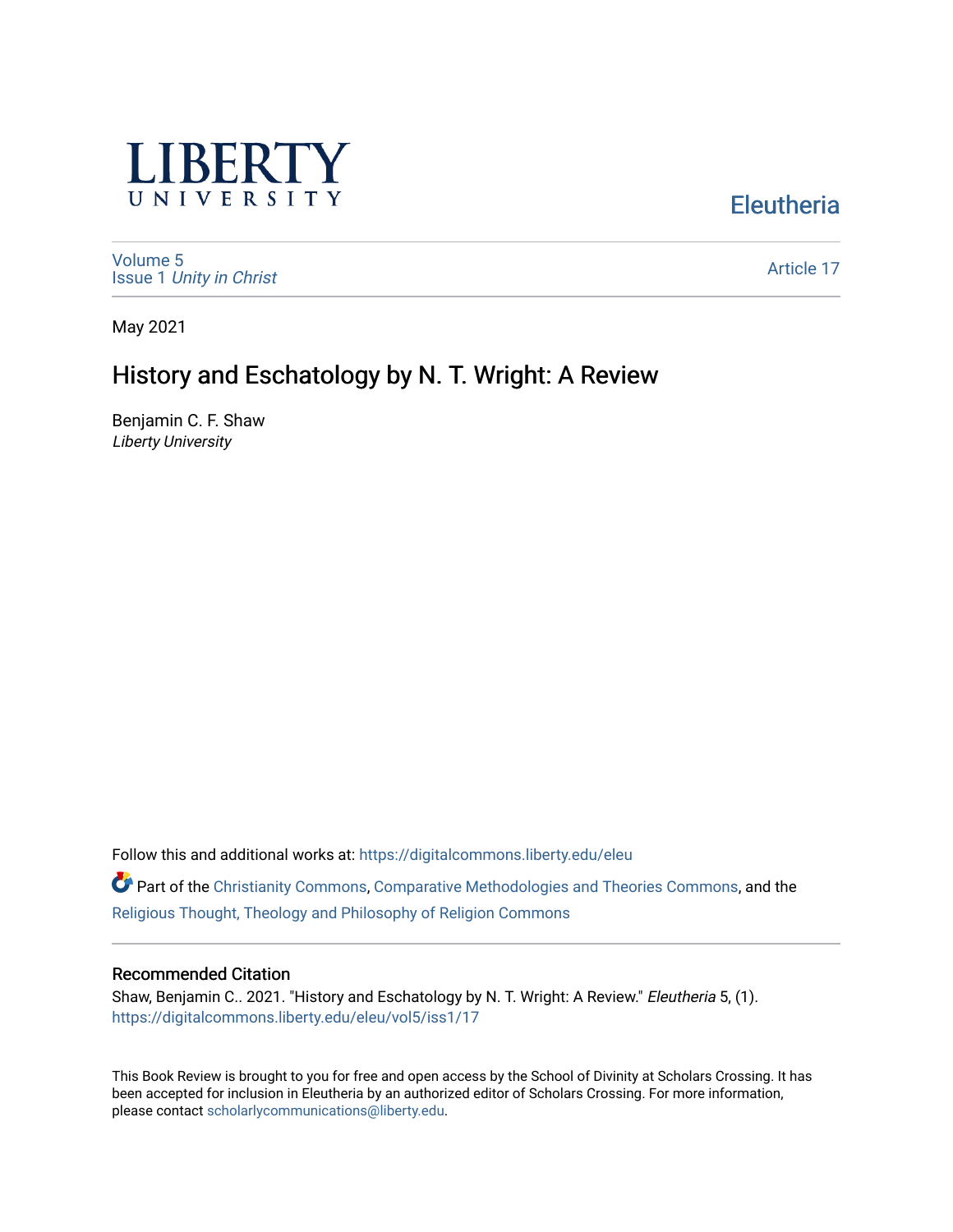### History and Eschatology by N. T. Wright: A Review

### Abstract

Wright, N. T. History and Eschatology: Jesus and the Promise of Natural Theology. Waco, TX: Baylor University Press, 2019. 365 pp. \$34.99

### Keywords

Wright, History, Eschatology, Natural Theology

### Cover Page Footnote

Ph.D., Liberty University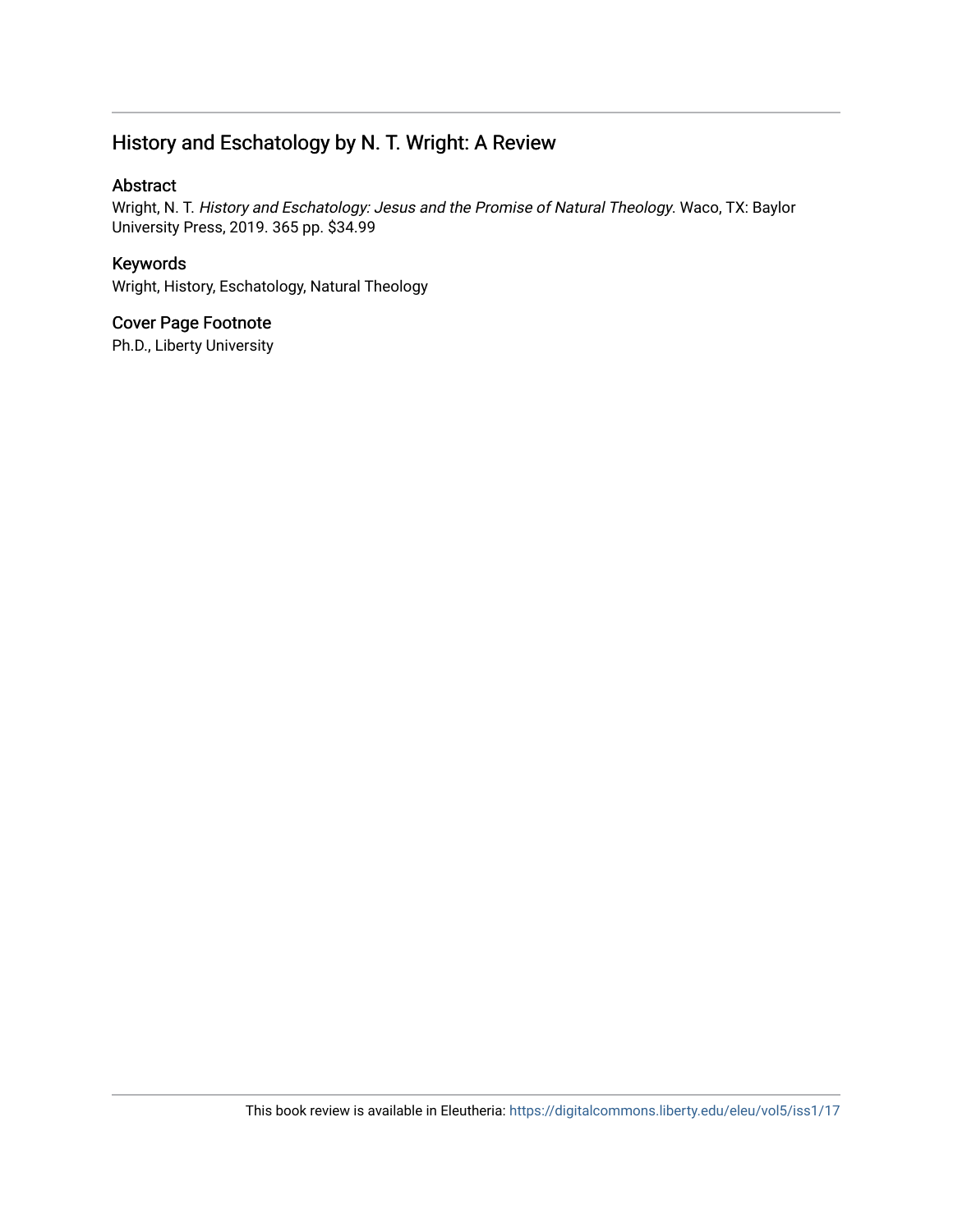N. T. Wright's *History and Eschatology: Jesus and the Promise of Natural Theology* is the product of Wright's 2018 Gifford Lectures. Many will notice that the title reflects another set of Gifford Lectures that was also turned into a book, namely those given by Rudolf Bultmann in 1955-1956, which then became *History and Eschatology: The Presence of Eternity* (NY: Harper and Row, 1962). Wright's work, however, is vastly different from that of Bultmann's work. Indeed, Wright's primary argument is that because Jesus was a *real* person who lived and acted *within the natural* world and that the NT was also written by *real* people in history about *public events* in the past, we ought to include Jesus and the NT as sources for the task of *natural* theology (xi-xiii, xvi).

The book is separated into four parts (two chapters each), the first being an important summary of the current Enlightenment and Epicurean paradigms and their rise to prominence. The second section addresses how these *philosophical* influences have affected (or, rather, *distorted*) our understanding of history, eschatology, and apocalyptic. The third section seesks to retrieve a more robust understanding of the worldview of first-century Judaism so that the NT may be more properly understood within that context rather than that of modern Epicureanism. The final section then covers how Jesus and the NT contribute to the questions of natural theology and how to move the discussion forward.

Chapter one opens with a crucial discussion of the development of the current cultural situation. Wright locates the initial tremors of the modern mood to 1417 with the rediscovery of Lucretius and Epicureanism. This ancient alternative to Christianity described the world as an entirely random series of events without any interference by the distant and unconcerned gods (8, 12-16, 22-29). The growing adoption of this revived Epicurean mindset is not only demonstrated in the responses to the 1755 Lisbon earthquake (6), but it is also broadly reflected in five other features of the late eighteenth century: revolutions, the rise of pre-Darwinian evolutionism, economic theories of Adam Smith, Edward Gibbon's *Decline and Fall of the Roman Empire*, and the beginning of 'The Quest for the Historical Jesus' (16-22, cf. 36-39). Wright makes two notable observations regarding this situation. First, there is great irony in claiming the Enlightenment has discarded ancient beliefs, such as Christianity, for more 'modern' beliefs considering that Epicureanism is anything but 'modern' (7-9, 14-15, 21-22, 28, 36-37. Cf. 26-27). Second, and more importantly, this view has, among other things, created a gulf or ditch (cf. Lessing) that separates the 'supernatural' world from the 'natural' world (9-16, 20-22, 29, 31-32, 34, 37). These have led to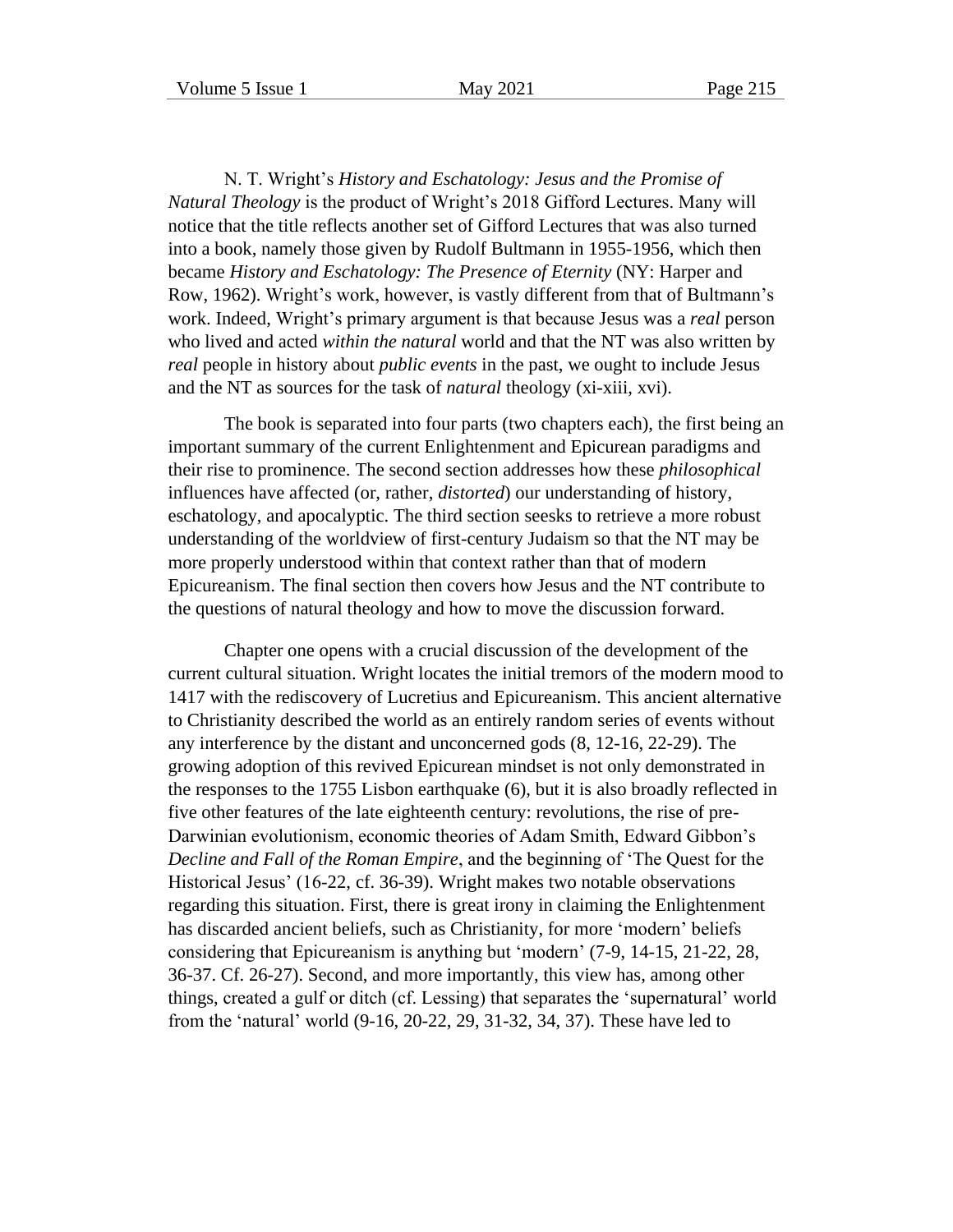various distortions in both natural theology and NT studies as these Epicurean effects have influenced both believers and unbelievers (20, 31-32),

Chapter two assesses how these philosophical and worldview considerations affected the study of the Gospels. After helpfully noting that the English tended to misunderstand German assessments of the Gospels (44-46, 49, 66-67), Wright then proceeds to argue, as an example of these philosophical impositions, that "the idea of a literal and imminent 'end of the world' as a central belief of first-century Jews, including Jesus and his early followers, is a modern myth" (47. See also 48). A number of well-known NT critical scholars are identified as having fallen into this trap, such as: David Strauss, Albert Schweitzer, Rudolf Bultmann, Hans Conzelmann, Ernst Käsemann, and Martin Werner (49-66). Wright's response to this situation is that "the movement which has sailed under the flag of 'historical criticism' has regularly had too much criticism and not enough history. What if we did it differently?" (68. Cf. 88).

In chapter three, Wright provides an alternative and begins by a detailed examination of what is meant by the various uses of the term 'history'. He highlights four primary meanings: it can refer to *events*; *narratives* about events; the *task* which historians undertake; and to the *meaning* historians and others discern in events (79). Also helpful in this chapter is the acknowledgement and identification of the ambiguities regarding the term 'historicism' when used in its various contexts (108-117). The primary significance of this chapter is Wright's description of critical realism, which incorporates aspects of his 'epistemology of love', for producing real historical knowledge (95-105). A vital component of this is that one does not project their own (philosophical) views upon those in the past, but seeks to reconstruct the aims and motives of those other than the historian. Lastly, despite the fact that believers and unbelievers alike have succumbed to the temptation to ignore history (75, 88), Wright emphasizes that it is precisely history that can defeat the defeaters, dismantle the distortions, and direct the discussion (120-124).

The fourth chapter seeks to further illustrate how philosophical distortions have affected our understandings of 'eschatology' and 'apocalyptic'. Wright returns to question the view that Jesus and the earliest followers believed the world was going to come to an end and suggests that the "post-Enlightenment world…never really engaged with ancient Jewish thought" (136). Rather, the "modern mistake emerged, by a typical projection of contemporary concerns onto a fictitious historical screen." (152. Cf. 144-146). He examines what Paul (138- 144), the Gospels (144-150), and the early church (145, 151) would have thought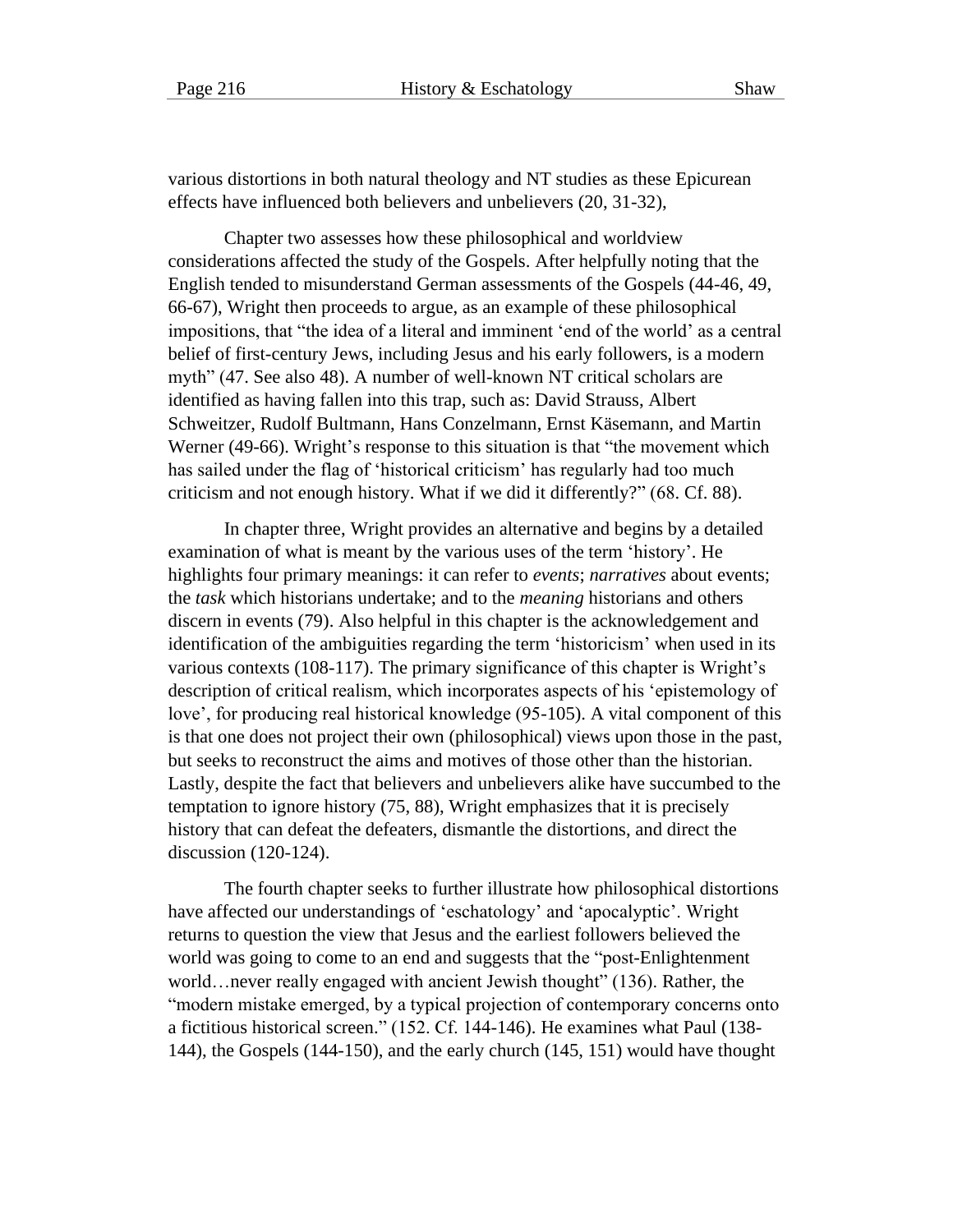regarding such an end of the world interpretation. Wright argues that these sources would have found an actual end of the world as a surprise because these texts, and in line with Second Temple Judaism, were arguing for *transformation within* space and time, not an elimination of it. Thus, for Wright, there is "all the difference between a cosmic catastrophe, in which the present world will cease to exist and a new purely 'heavenly' reality will take its place, and a cosmic Exodus in which the whole creation will be liberated from decay" (139).

Chapter five begins the third section of the book, and here Wright seeks to apply his critical realism and 'epistemology of love' to the historical sources. His goal is to describe how these sources would have been understood within their own first-century Jewish framework rather than a distorting Epicurean framework (or Platonic, Stoic, etc.). The Jewish tradition is "like the stone rejected by the builders in Jesus' parables, [and] presents itself as the appropriate foundation for fresh cultural, political, ideological and above all theological construction" (157). In order to show how the Jewish view offers a contrast to these alternatives, Wright highlights the Temple, Sabbath, and Image. In short, the Temple was an advanced sign of new creation; weekly Sabbaths were foretastes of a coming New Age which was both similar and dissimilar to the present; and humans are to partake in this cosmic picture filling their proper vocation as priests and kings (176).

With this framework presented, chapter six then seeks to assess Jesus' resurrection while returning to epistemological discussions. The resurrection becomes an important illustration for the value of history since it: 'defeats the defeaters' by showing how alternative theories to Jesus' resurrection are problematic historically (192-193); 'dismantles the distortions' by clarifying that resurrection meant bodily (193-196); and 'directs the discussion' towards the reality of this event, its context, and relevant worldview questions related to it (196-198). While one could not start with the framework of "'Temple, Sabbath and Image' and deduce Easter" (191), Christianity nevertheless belongs within the Jewish matrix (195), and the resurrection itself redeems, retrieves, and establishes the goodness of original creation (201) through events that occurred in the real and public world (197, 205). The historical epistemology used here is *critical realism* as opposed to forms of positivism or skepticism and is grounded in *love* (187-192, 203-212) while avoiding approaches that fail to seriously (or lovingly) understand others who may think differently.

The seventh chapter begins the final section and introduces Wright's new proposal for natural theology. Natural theology conducted within a revived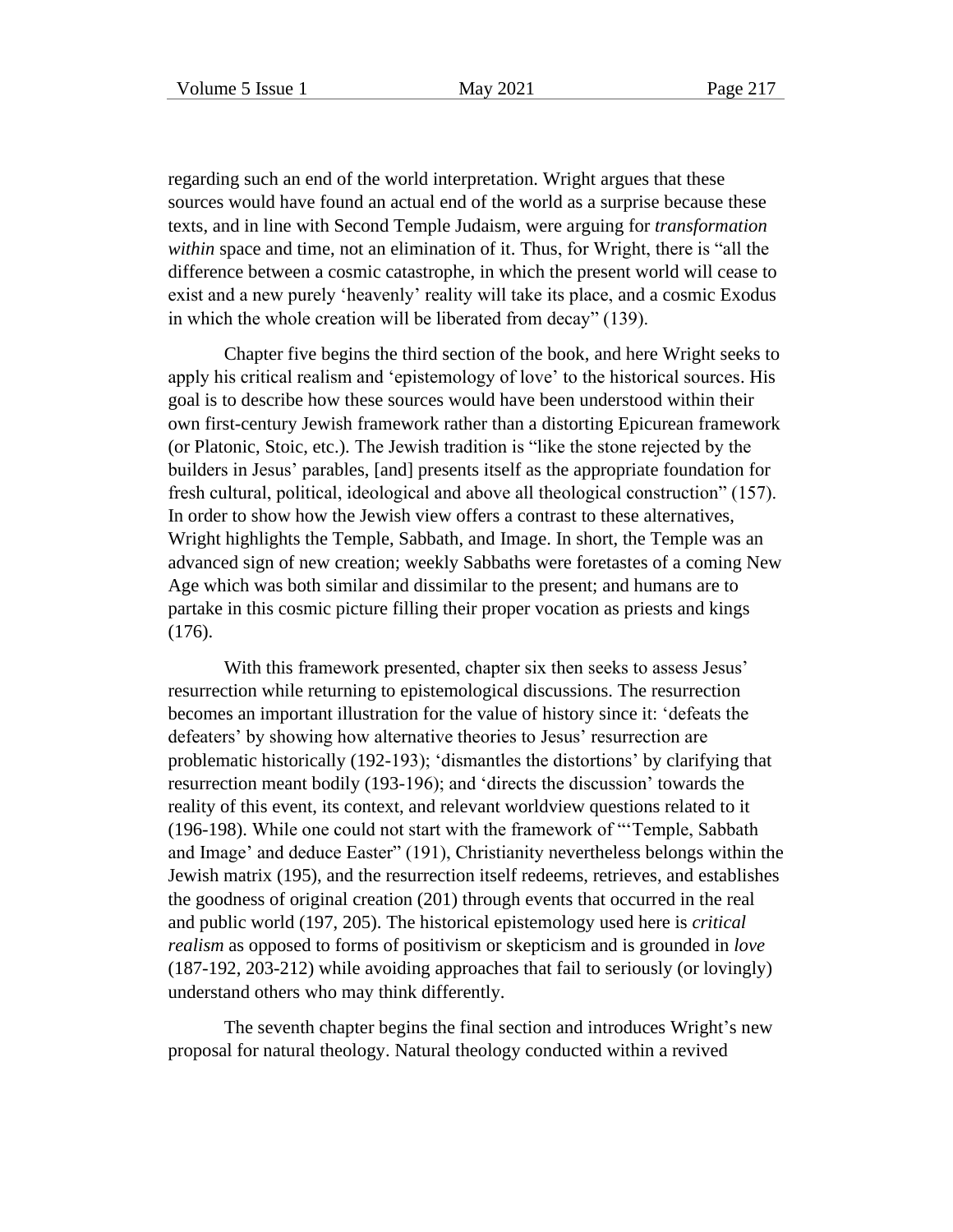Epicureanism runs into problems as it presupposes (and perpetuates) a split between the 'supernatural' and 'natural'. Wright's new proposal is one that works with an "integrated cosmos, a purposed new creation already tasted in advance, and a vocational anthropology" (219). Focus is then placed upon seven vocational signposts (justice, beauty, freedom, truth, power, spirituality, and relationships). However, these signposts not only appear broken but even deceitful, especially in light of the *cross* (241, 261). Yet, when we look at these signposts afresh from the standpoint of the *resurrection*, things change (242-248). Traditional arguments from natural theology might also begin to look different (246-247. Cf. 252, 258, 264). For example, Paley's watchmaker argument might be revised to argue that while the watch is broken, it is in the process of being repaired (much like the signposts).

This leads to Wright's final chapter on the outworking of this new natural theology in the real world. Wright offers five "concrete" areas where his arguments can be further developed: the Mission of God, aesthetics, sciences, politics, and a refreshed sacramental theology (268-274). Pursuing these tasks becomes more evident when Jesus' resurrection is contextualized, not with modern Epicurean concepts, but within the metaphysics from which Jesus' resurrection arose. For Wright, "Telling the historically rooted story of Jesus *as the story of God*…becomes the focus of the church's work in justice and beauty as well as in evangelism, generating an ongoing told-and-lived narrative which, by its very nature, invites new participants and, if it is true to itself, can never collapse into the 'in-talk' of those who have received a private 'special revelation'" (276).

Throughout the work, Wright brilliantly integrates various disciplines. His arguments are not just holistic by being interdisciplinary but also because they highlight how different issues unite at different levels. Wright is thus able to effectively connect philosophy, history, and theology within the broader cultural trends as well as in specific examples. The emphasis of the epistemology of love as it relates to critical realism is equally valuable for reminding scholars that one must genuinely try to understand the worldview of others (even if those they disagree with) while also being cognizant of potential distorting philosophies that can be projected into the past.

Some minor concerns are that Wright's discussions on critical realism and the epistemology of love might give the impression that investigation into the aims and motives of others will always be a delight (197, 200). While this may be true for NT scholars studying Jesus, it might be less delightful and more